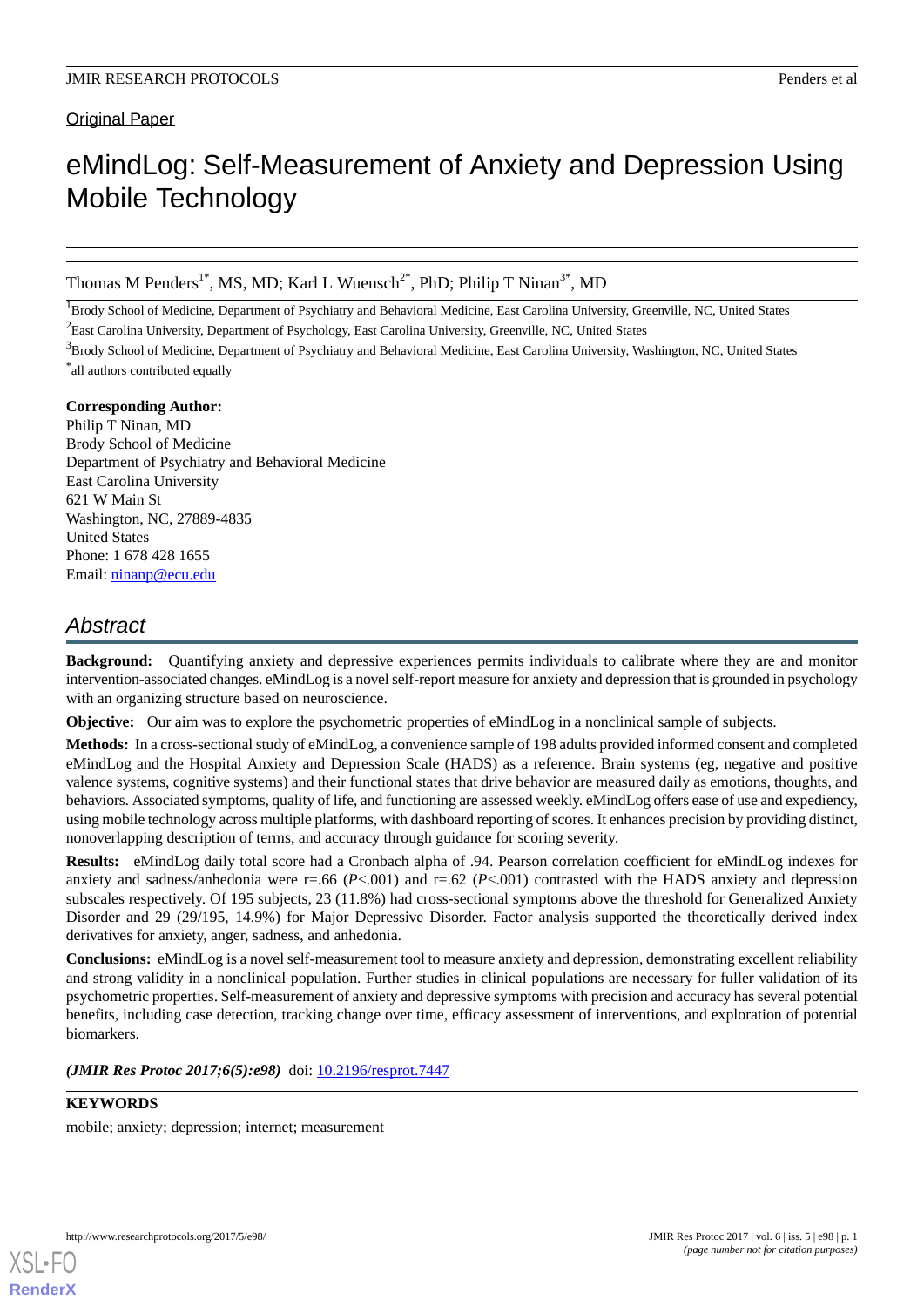## *Introduction*

Quantified information is the basis of evidence in science and medicine. Objective measures are more easily validated with independent reference frames. Subjective measures, being self-referential in nature [[1](#page-8-0)], have larger and variable errors in measurement. In mental health, subjective measures provide unique data but come with challenges. Measuring one's mental experiences requires the individual to demarcate the experience to be assessed, discern through self-reflection, provide an internal context for grading, and translate the experience into a numerical quantity.

Measuring the severity of signs and symptoms of mental experience can be performed by clinician interviews or self-report by subjects, each providing unique contributions [[2\]](#page-8-1). While clinician and subject ratings are generally concordant, 44% of subjects reported scores more than 1 standard deviation from the clinician-rated scores in a study of recurrent depression [[3\]](#page-8-2). Outcomes differed based on the measure used, raising inferential issues. While clinicians have a reference frame from their wealth of clinical experience, self-reporting may more accurately measure subjective experiences that are difficult to articulate in words and are also less influenced by interviewer relationships.

Use of scales have traditionally been distinct from diagnostic tools, though recently, diagnostic criteria and their frequency have been combined to gauge the severity dimension [\[4](#page-8-3),[5\]](#page-8-4). There is value in measurements that can assess severity while also providing proxies for diagnostic thresholds. However, diagnostic boundaries in psychiatry are arbitrary and thus are a limitation as diagnostic comorbidities are the norm in psychiatric populations. An unverified assumption is that the criteria for distinguishing diagnostic differences also provide a comprehensive measure of the disorder. An additional risk is that the diagnostic criteria may change with advancing knowledge.

There are several self-report scales available for depression and anxiety. These have significant limitations [[6](#page-8-5)[,7](#page-9-0)], including being solely based on psychological approaches and guided by theoretical formulations (eg, cognitive theories of depression) or by treatment response characteristics (eg, tricyclic antidepressants). An alternative is a neuroscience-based approach, which broadly distinguishes affective from cognitive neurosciences [[8](#page-9-1)[,9](#page-9-2)], with conscious expression elementally distinguishing emotions from thoughts, with behaviors as the output. A brain circuit based approach, the Research Domain Criteria (RDoC) initiative, emphasizes dimensionally oriented behavioral measures, aiming to validate them for eventual clinical work [[10\]](#page-9-3). RDoC distinguishes domains of positive affect from negative affect as well as cognition. The RDoC effort has so far focused on behavioral measures (tasks) and has not yet moved to the level of self-report [[11\]](#page-9-4). The development of the self-report measure reported here is such an effort founded on the domain distinctions in RDoC and thus underlying neurobiological processes. The aspiration is to provide more precise measures that provide enhanced clinical value.

 $XSI - F($ **[RenderX](http://www.renderx.com/)** Depressive biotypes based on neurobiological substrates have identified neurophysiological subtypes of major depression, reflecting distinct patterns of dysfunctional connectivity [\[12](#page-9-5)[,13](#page-9-6)]. Rating scales derived from underlying neurobiology are necessary to optimally explore such depressive biotypes at a clinical level. Dividing symptoms based on neurobiology may better explain symptom heterogeneity and divergent responses to treatment [[14](#page-9-7)]. To achieve this, symptoms need to be revisited in the framework of neurobiology.

#### **Web-based Mobile Technology**

Web-based technology has advanced to where mobile devices are used by increasingly large proportions of the population. Additionally, there is growing interest in tracking a variety of information, from measures of well-being to clinically relevant markers that can monitor variables relevant to disease management. Measurement tools that use mobile devices can provide value in behavioral health interventions [[15\]](#page-9-8), particularly as willingness for self-disclosure is enhanced [[16\]](#page-9-9). Mobile technology also permits more frequent assessment, addressing the recency bias in less frequent assessments [[17\]](#page-9-10). In the domain of anxiety and depression, there is a need for measures that capture the enormous variability of mental phenomena in multidimensional space and flowing over time. Such massive data need to be reduced to global severity scores and indexes of value for personalized medicine, case detection, tracking over time, and potentially differential responses to interventions [[14\]](#page-9-7).

The aim of this study was to examine the internal consistency (reliability) of a new Web-based self-report measure of anxiety and depression and its convergent validity compared to a standard reference scale. The hypothesis is that the new measure would have an acceptable Cronbach alpha  $(> 7)$  and a large Pearson correlation coefficient (>.5) with the reference scale.

## *Methods*

#### **Measure**

eMindLog [[18\]](#page-9-11) is a self-report measure of anxiety and depression, associated symptoms, and functioning. eMindLog is administered on a mobile device or computer in a platform-independent manner. To provide clarity and enhance precision, terms used in the scale are succinctly described before the corresponding question—a unique approach in self-report measures. Accuracy of scoring by the subject is enhanced by scoring guidance. The time and burden of assessment are taken into consideration in choosing which symptoms need daily assessment (ie, they commonly fluctuate), versus those that can be reliably condensed for weekly assessment. Thus, eMindLog has two components: a daily set of items and a weekly set. A daily total score provides a global measure, useful in differentiating treatment groups and for global decisions at the individual level. Specific item scores and derivative index scores can provide granularity for various analyses, particularly for unique profiles at the individual level, necessary for personalized medicine. Algorithms can derive boundaries that reflect *Diagnostic and Statistical Manual of Mental Disorders-5* (DSM-5) diagnostic thresholds for Major Depression and Generalized Anxiety Disorder. Content validation data from a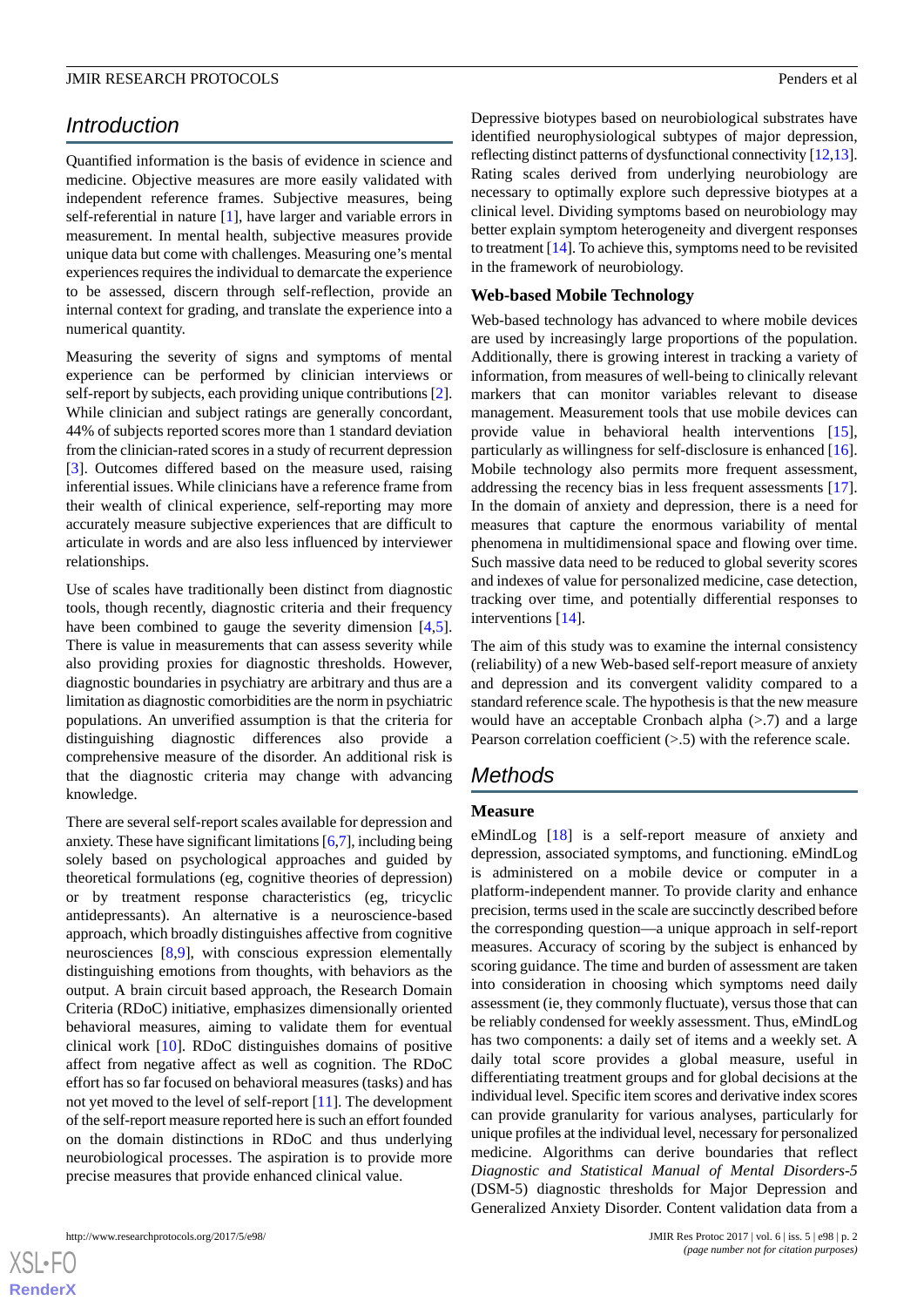discontinued scale provided guidance for the current scale items and their descriptions.

The version of the scale used in this report had 20 questions in the daily set and 14 in the weekly set (see [Multimedia Appendix](#page-8-6) [1\)](#page-8-6). Based on the results reported below, 3 items in the daily set were removed. These items were subsequently restructured and added to the weekly set and the process discussed below. Thus, the final version of eMindLog has 17 items in the daily component measuring emotions, thoughts, and behaviors from which 4 indexes are derived: anxiety, sadness, anger, and lack of pleasure. The weekly component (also 17 questions) addresses associated symptoms, interpersonal relations, quality of life, and functioning.

Why are emotions, thoughts, and behaviors so critical to measure? Emotions are subjective, felt experiences that are often difficult to describe in words. Emotions are bathed in internal body states, often reflecting somatic characteristics [[19\]](#page-9-12). Emotions are associative, often independent of their temporal sequence in explicit memory. Intense emotions are immediate, not deliberate or willful. Elegant experiments demonstrate that the correlates of emotions are initiated by pattern recognition before conscious awareness of their trigger [[20\]](#page-9-13), with a later, conscious capacity to either let them be, inhibit, or embellish them. Primary emotions such as anxiety, anger, and sadness are mediated by the threat (negative valence) system, and anhedonia by hypoactivity of the reward (positive valence) systems [\[20](#page-9-13),[21\]](#page-9-14).

Thoughts are subjective ideas and concepts capable of being transduced into words and articulated as speech [[22\]](#page-9-15). Thoughts are capable of being reasoned, logical, proportionate, and flexible to changing situations. The focus of thinking may be narrow and detailed or broad and strategic. The sequence of thoughts, when smooth, may be linked to a theme without digressions. Thinking may be active and effortful or passive and repetitive as in habitual ways of the mind or automatic thoughts [\[23\]](#page-9-16). Thoughts are the conscious output of the cognitive system—much of the neuroscience effort studying cognition has focused on the process of components such as selective attention, working and declarative memory, and effortful control [[11\]](#page-9-4). In a self-report, the focus is on thoughts as the conscious output of cognitive systems.

The content of thoughts is tethered by emotions. Intense emotions make thoughts captive, inducing certainty or disorganization (unsettled and turbulent). When emotions control thinking, they are hard to regulate, making deliberate and considered decisions difficult. Thus, anxious emotions make thoughts worrisome, and sad feelings biases one into beliefs of failure. Thinking can flow with emotions, embellish them if they are consonant, or counter them, which requires active effort. Cognitive therapy aims to enhance the control of thoughts over

emotions. Changes in beliefs and processing routines are critical for benefit with cognitive therapy.

Behaviors are observable actions. They are in response to sensory stimuli (reflexive), emotions (conditioned), and thoughts (chosen). In situations when emotions are not intense, behaviors can be autonomous, voluntary, intentional, and willfully chosen.

Behaviors in the repertoire of anxiety and depressive disorders are limited. To achieve higher resolution in the measurement of behaviors relevant to anxiety and depression, their motivational drivers need to be considered in parceling out the pathways to their external manifestation (see [Figure 1\)](#page-3-0).

eMindLog leverages mobile technology to take advantage of ease of repeated measurement and tracking ability. At a subsequent stage of development, the relationship between eMindLog scores and RDoC-based behavioral tasks can be explored.

The items in the eMindLog daily and weekly measures can be examined in an exploratory manner, to indicate potential diagnostic thresholds. For such purposes, an item is marked as present if the score is 4 or greater (moderate or above). The DSM-5 criteria for Major Depressive Disorder and Generalized Anxiety Disorder were matched with items in eMindLog in algorithms based on these criteria.

#### **Protocol**

This validation study protocol and informed consent form were approved by the East Carolina University Institutional Review Board, and the study was compliant with the Declaration of Helsinki code of ethics. A sample of 198 English-speaking adults provided informed consent. They were a convenience sample recruited from four expedient public locations (ie, a bookstore, wellness center, psychiatry clinic staff, and college commons) on different days during September through November 2015.

The informed consent process on paper was separate from the subsequent data gathered on laptops, maintaining data anonymity. Each subject provided demographic information (ie, age, sex, race/ethnicity, socioeconomic information, and educational level) and whether they were receiving professional care (ie, psychotherapy and/or medication) for anxiety or depression. Subjects viewed a 5-minute introductory video and completed the eMindLog daily and weekly sections. Subjects also took the Hospital Anxiety and Depression Scale (HADS) [[24\]](#page-9-17) as a reference and answered a series of questions to provide feedback on eMindLog. The HADS was chosen as it has anxiety and depressive subscales, permitting a comparison with the eMindLog indexes. Subjects rated the eMindLog daily and weekly items, as well as the HADS on only one occasion in this study. Each received a US \$25 gift card for their time and effort. An individual could participate only once.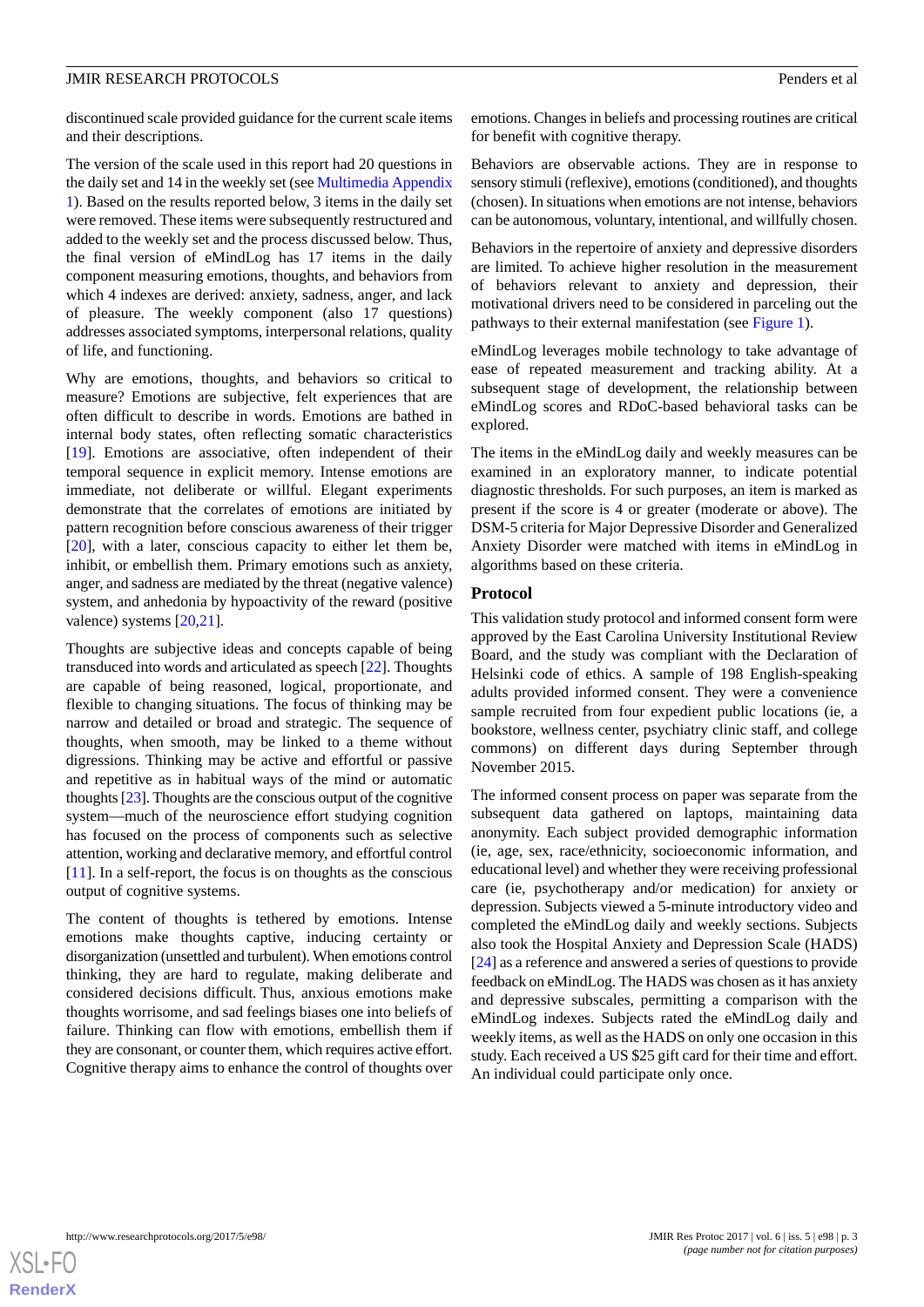<span id="page-3-0"></span>Figure 1. Emotions, thoughts, and behaviors - items from the threat and reward systems.

|                  | <b>Enhanced Negative Valence</b> |                          |                                    | <b>Diminished Positive</b><br><b>Valence</b> |
|------------------|----------------------------------|--------------------------|------------------------------------|----------------------------------------------|
| <b>EMOTIONS</b>  | Anxiety                          | Anger                    | Sadness,<br>Numb                   | Lack of pleasure                             |
| <b>THOUGHTS</b>  | Worry                            | Blame                    | Sad thoughts,<br>Suicidal thoughts | Lack of thought<br>Futility                  |
| <b>BEHAVIORS</b> | Agitation,<br>Avoidance          | Hostility<br>Impulsivity | Withdrawal                         | Lack of approach                             |

The version of eMindLog used in the study had 20 daily questions and 14 weekly questions. The daily questions addressed anxiety (emotion: anxiety; thought: worry; behavior: physical agitation, avoidance), anger (emotion: anger; thought: blaming; behavior: hostility, impulsivity), sadness (emotion: sadness, emotionally numb; thought: sad thought, suicidal thought; behavior: withdrawal), anhedonia (emotion: lack of pleasure; thought: lack of thought, futility; behavior: lack of approach), and asocial (emotion: lack of compassion; thought: distrustful; behavior: asocial). Thus, there were 6 items related to emotions, 7 related to thoughts, and 7 related to behaviors. Each item was described (eg, "Anxiety is feeling nervous, uneasy, apprehensive or panicky") before the question was posed (eg, "During the past 24 hours, how anxious have you felt?"). Scoring used a discretized analogue scale (0-10) enhanced with descriptive anchors and color [\[25](#page-9-18)]. The descriptive guidance provided was 0 labeled as none and 10 as extreme, 1-3 as mild, 4-6 as moderate, and 7-9 as severe.

The weekly questions ask the individual to rate their experiences during the past 7 days. The weekly questions were divided into 8 questions related to associated symptoms: well-being, fatigue, emotional pain, memory, concentration, appetite, sleep, and stress; a single question on quality of life; and 5 questions on functioning in the domains of social, work, school, home, and hygiene/grooming.

The scores for the daily questions were totaled for a total score and divided by the number of questions to provide a total average score. Index scores for each of the 5 indexes (ie, anxiety,

http://www.researchprotocols.org/2017/5/e98/ JMIR Res Protoc 2017 | vol. 6 | iss. 5 | e98 | p. 4

[XSL](http://www.w3.org/Style/XSL)•FO **[RenderX](http://www.renderx.com/)**

anger, sadness, anhedonia, and social) were calculated as the average of 3 items including one each from emotion, thought, and behavior. When there were two items for a category (ie, physical agitation and avoidance as behaviors in the anxiety index), the higher score was used as the behavior score in calculating the index. This approach provided equivalent weighting for emotions, thoughts, and behaviors in each index. The score for functional restriction was the highest score among the 5 questions related to functioning.

#### **Statistical Analysis**

The item scores were computed for *t* tests and analysis of variance (ANOVA). Being a study based on a general population sample, skewness was expected. One below 2 was considered acceptable by convention as too small to have a practical impact [[26\]](#page-9-19).

The statistical analysis assessed the internal consistency (reliability) for the eMindLog daily total score and the index scores, as well as the HADS scores. A Cronbach alpha .7 is considered the threshold for acceptability.

Convergent validity of the eMindLog was assessed by examining the relationship between specific eMindLog index scores and the HADS Anxiety and Depression subscale scores. A Pearson correlation coefficient .5 was considered a large strength of association.

The diagnosis of Generalized Anxiety Disorder and Major Depression are based on symptom criteria, all of which are assessed in eMindLog. The items in eMindLog daily and weekly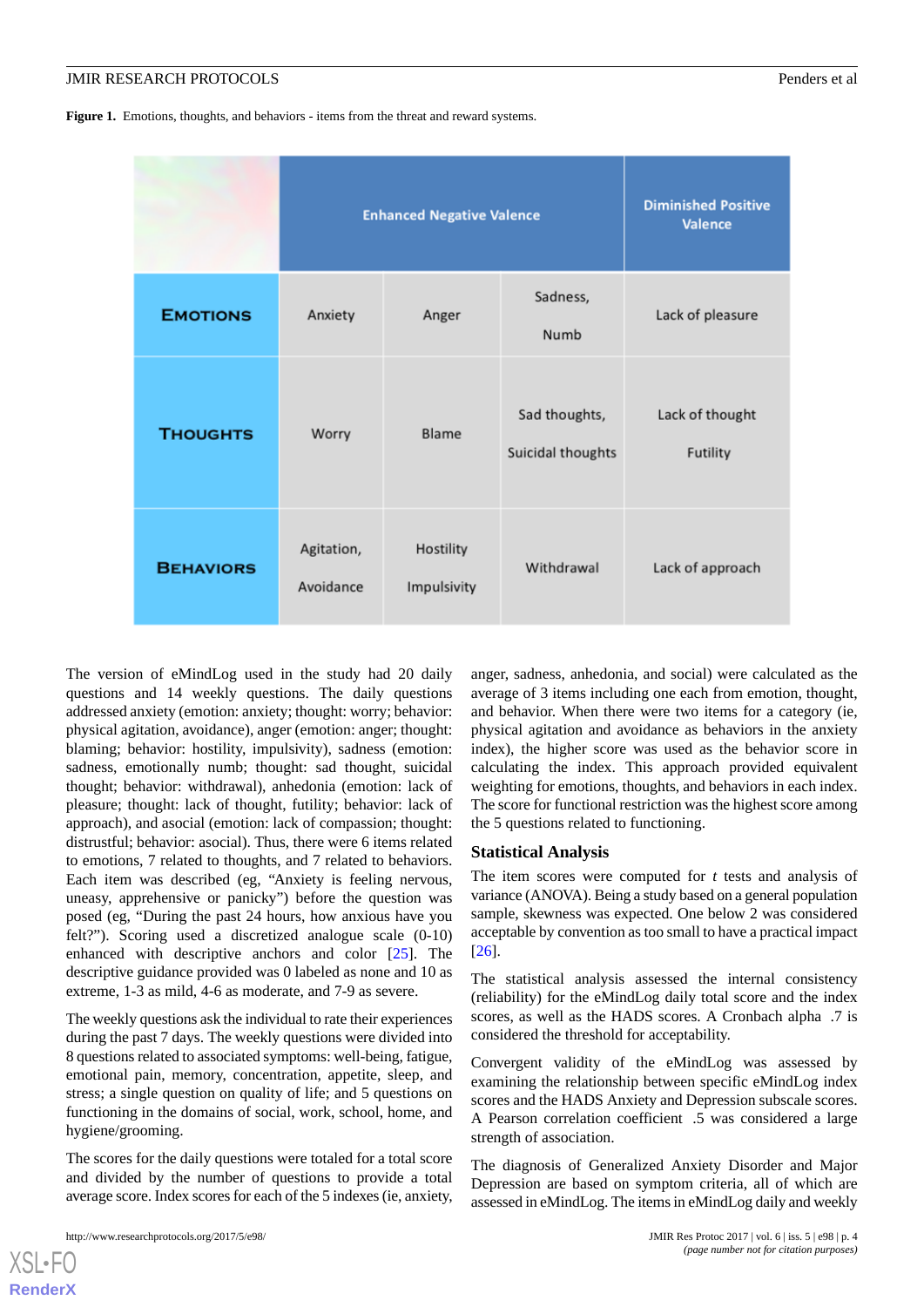were matched to DSM-5 diagnostic criteria for Major Depressive Disorder (MDD) and Generalized Anxiety Disorder (GAD) using an exploratory algorithm. Since this study was a one-time assessment, the time requirements for MDD (2 weeks) and GAD (6 months) could not be considered, though the requirement for impaired functioning was included. To assess whether this approach was valid, a sensitivity analysis was performed using the HADS subscale score cutoffs defining valid cases [[24](#page-9-17)[,27](#page-9-20)].

The eMindLog Daily scores were subjected to analyses to determine the number and nature of the subscales that exist. The structure of the eMindLog daily items was explored with a maximum likelihood factor analysis with an oblique rotation (SAS Proc Factor, Promax).

## *Results*

#### **User Statistics**

A total of 198 subjects provided informed consent. One subject provided incomplete data and was excluded. Two subjects'data were considered invalid—they filled out the scale with a degree of inconsistency that was random or due to illiteracy, and their data were excluded. Thus, data from 195 subjects were analyzed. Software challenges prevented 3 subjects from completing the HADS.

Demographic information is provided in [Table 1](#page-4-0). The average age was 39.8 (range 18-83), over half (112/195, 57.4%) were female, and over half (115/195, 59.0%) were married or in a committed relationship. Race and ethnicity, education, and economic status are also reported below. The proportion reporting professional care for anxiety/depression was 24.1% (47/195) with 9.7% (19/195) in psychotherapy and 17.9% (35/195) on medications.

#### <span id="page-4-0"></span>Table 1. Demographic features of subjects (N=195).

| Characteristics                                    | $n$ (%)             |  |
|----------------------------------------------------|---------------------|--|
| Age, mean (SD), range                              | 39.8 (18.66), 18-83 |  |
| Female                                             | 112 (57.4)          |  |
| Race                                               |                     |  |
| White                                              | 139 (71.2)          |  |
| African American                                   | 41(21.0)            |  |
| Asian                                              | 5(2.6)              |  |
| Other                                              | 10(5.1)             |  |
| Ethnicity                                          |                     |  |
| Hispanic                                           | 7(3.6)              |  |
| <b>Marital</b> status                              |                     |  |
| Single                                             | 80 (41.0)           |  |
| Married/Committed                                  | 115 (59.0)          |  |
| <b>Education</b>                                   |                     |  |
| Attended high school                               | 8(4.1)              |  |
| High school graduate                               | 77 (39.5)           |  |
| College graduate                                   | 110(56.4)           |  |
| Post-graduate degree                               | 0(0)                |  |
| <b>Economic status</b>                             |                     |  |
| Lower                                              | 19(9.7)             |  |
| Middle                                             | 149 (76.4)          |  |
| Upper                                              | 27(13.8)            |  |
| Disabled                                           | 17(8.7)             |  |
| Receiving professional care for anxiety/depression | 47(24.1)            |  |
| Psychotherapy                                      | 19(9.7)             |  |
| Medications                                        | 35 (17.9)           |  |

[XSL](http://www.w3.org/Style/XSL)•FO **[RenderX](http://www.renderx.com/)**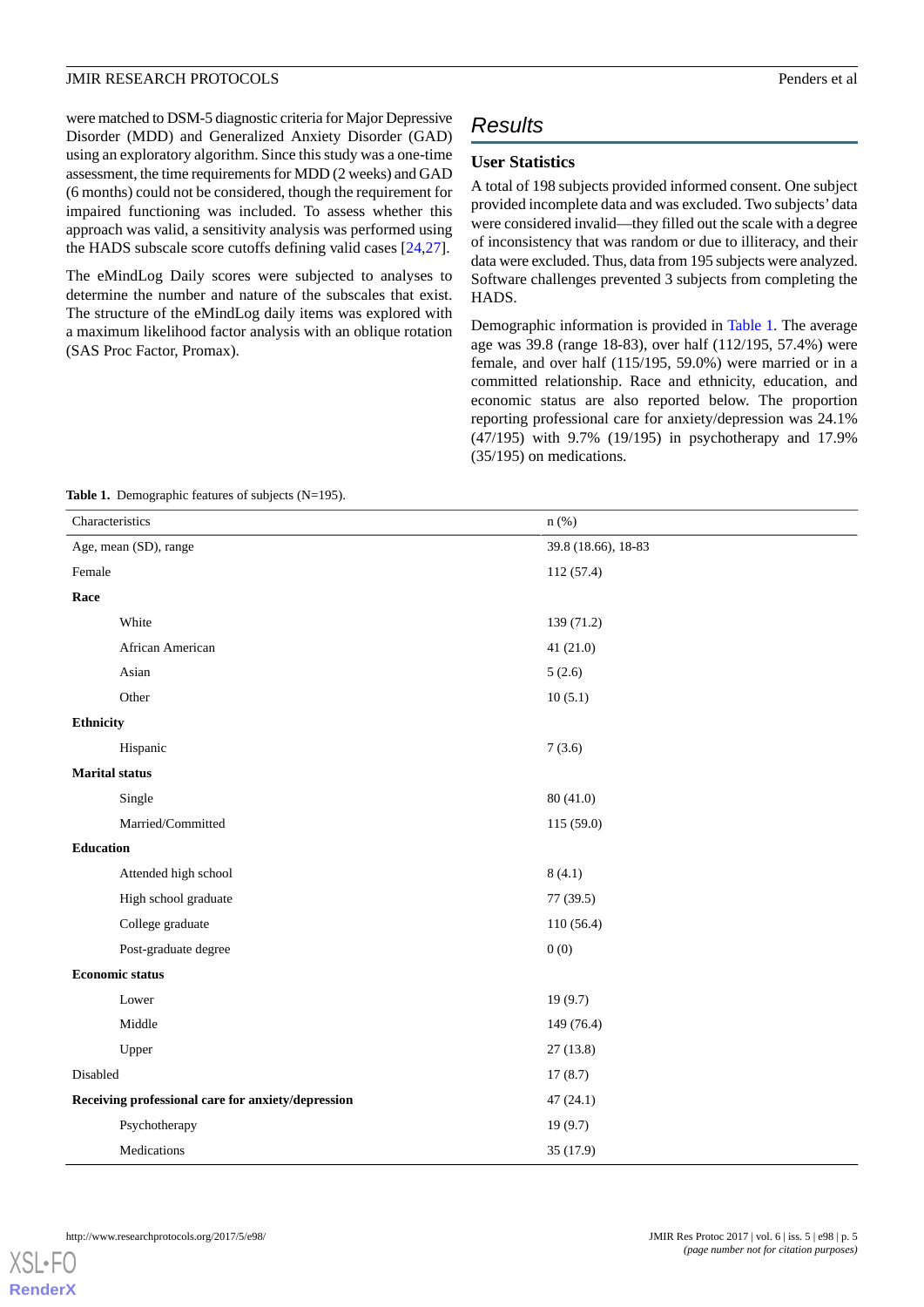<span id="page-5-0"></span>Table 2. Pearson correlation coefficient between eMindLog daily average total scores with selected eMindLog weekly items (N=195).

| Item                       | Mean $(SD)$ | r(P)             |
|----------------------------|-------------|------------------|
| Stressed                   | 3.84(2.338) | $.60 \,(< .001)$ |
| Restricted quality of life | 2.59(2.625) | $.62 \,(< .001)$ |
| Restricted functioning     | 3.38(2.764) | $.59 \times 001$ |

The descriptions offered for each item in eMindLog were reported as helpful by 190/194 (97.9%) of the subjects. The daily eMindLog differentiated items into emotions, thoughts, and behaviors. The proportion of subjects who reported being able to differentiate emotions from thoughts was 159/194 (81.5%), and behaviors from emotions/thoughts was 175/194 (90.2%).

The mean eMindLog daily average total score was 1.76 and the median was 1.45. The suicidal thoughts item score had the largest skew (and the only one above 2), with 174 (89%) reporting none (score 0). The daily score was not significantly different between the sexes and racial/ethnic groups. The daily score was negatively correlated with education (*P*<.001) and economic status (*P*=.02). Being single was associated with higher scores than couples (*P*=.002). Those receiving therapy (*P*=.006) and medications (*P*=.03) also had higher scores. Those receiving therapy had a poorer quality of life (*P*=.003) and poorer functioning (*P*=.008), but not those receiving medications.

Only a small number (17/195, 8.7%) of subjects reported being disabled. Disabled individuals had nonsignificantly higher daily scores (*P*=.074). However, disabled individuals reported a poorer quality of life (*P*=.046) and restricted functioning  $(P=.043)$ .

<span id="page-5-1"></span>[Table 2](#page-5-0) reports the correlation between the eMindLog daily total scores and the weekly item scores for "Stressed," "Restricted Quality of Life," and "Restricted Function.". They are each correlated in the 0.6 range (*P*<.001).

|  | Table 3. Cronbach alpha for 17-item eMindLog daily and HADS. |  |  |  |
|--|--------------------------------------------------------------|--|--|--|
|--|--------------------------------------------------------------|--|--|--|

Cronbach alpha for eMindLog daily average total and index scores are reported in [Table 3.](#page-5-1) Cronbach alpha was .94 for eMindLog daily score and .86 for the HADS total score. The Social index had a Cronbach alpha of .63, below the .7 acceptable threshold, and thus the questions comprising that index were discarded from further analyses. This reduced the eMindLog daily to 17 questions with 4 indexes (anxiety, anger, sadness, and anhedonia). The other eMindLog index scores had Cronbach alpha in the .81-.83 range.

Pearson correlation coefficients between eMindLog and HADS scores are presented in [Table 4.](#page-5-2) eMindLog anxiety index scores and HADS anxiety subscale score Pearson *r* was .66 (*P*<.001). eMindLog combined sadness and anhedonia index score was correlated with the HADS depression subscale score at *r=*.62 (*P*<.001).

#### **Diagnostic Thresholds**

[Table 5](#page-6-0) reports the number of subjects (35/195, 17.9%) who met cross-sectional criteria for MDD (29/195, 14.9%) or GAD (23/195, 11.8%). MDD was strongly associated with concurrent GAD ( $\phi$ =.61,  $\chi^2$ <sub>1</sub>=71.80, *P*<.001). Among those with MDD, the odds of also having GAD (1.417) were 37.8 times higher than the odds among those without MDD (.0375). Subjects with GAD or MDD were more likely to be receiving psychotherapy compared to those without (odds ratio 5.19). However, they were not more likely to be receiving medications for anxiety/depression.

|                      | Mean | SD    | Range      | Cronbach alpha |
|----------------------|------|-------|------------|----------------|
| eMindLog daily total | 1.76 | 1.451 | $0 - 7.35$ | .94            |
| Anxiety index        | 2.50 | 1.771 | $0 - 7.50$ | .83            |
| Anger index          | 1.76 | 1.831 | $0 - 9.00$ | .82            |
| Sadness index        | 1.46 | 1.767 | $0 - 8.50$ | .82            |
| Anhedonia index      | 1.48 | 1.494 | $0 - 7.33$ | .81            |
| <b>HADS</b> total    | 11.5 | 6.20  | $0 - 31$   | .86            |
| HADS anxiety         | 7.79 | 3.79  | $0-19$     | .81            |
| HADS depression      | 3.7  | 3.25  | $0 - 16$   | .81            |

<span id="page-5-2"></span>

| Table 4. Pearson correlation coefficient for eMindLog daily and HADS scores. |  |
|------------------------------------------------------------------------------|--|
|------------------------------------------------------------------------------|--|

|                                      | HADS anxiety, $r(P)$        | HADS depression, $r(P)$ |
|--------------------------------------|-----------------------------|-------------------------|
| HADS depression                      | $.55 \left( < 0.01 \right)$ |                         |
| eMindLog anxiety index               | $.66 \,(< .001)$            | $.49 \,(< .001)$        |
| eMindLog sadness & anhedonia indexes | $.58 \ (< 0.001$            | $.62 \,(< .001)$        |

http://www.researchprotocols.org/2017/5/e98/ JMIR Res Protoc 2017 | vol. 6 | iss. 5 | e98 | p. 6

[XSL](http://www.w3.org/Style/XSL)•FO **[RenderX](http://www.renderx.com/)**

*(page number not for citation purposes)*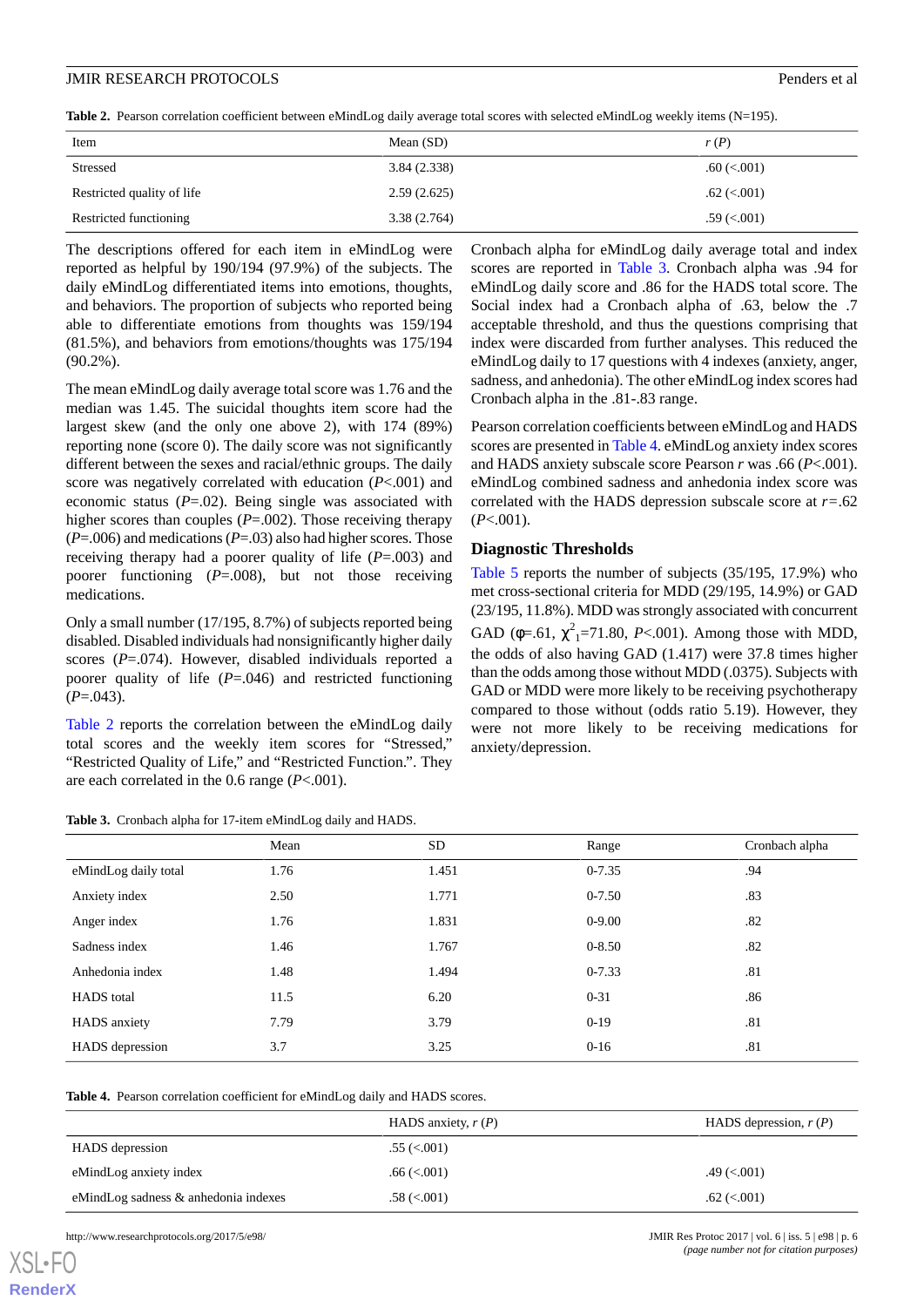#### JMIR RESEARCH PROTOCOLS Penders et al

<span id="page-6-0"></span>

|        | GAD, $n$ $%$ | No GAD, $n$ $(\%)$ | Total, $n$ $(\%)$ |
|--------|--------------|--------------------|-------------------|
| MDD    | 17(8.7)      | 12(6.2)            | 29(14.9)          |
| No MDD | 6(3.1)       | 160(82.1)          | 166(85.1)         |
| Total  | 23(11.8)     | 172 (88.2)         | 195 (100.0)       |

A sensitivity analysis performed using binary logistic regression from the HADS subscale scores to evaluate the validity of the algorithms for GAD and MDD were supportive (see [Multimedia](#page-8-7) [Appendix 2\)](#page-8-7).

#### **Factor Analysis**

The eMindLog daily scores were subjected to analyses to determine the number and nature of the subscales that exist. The structure of the eMindLog daily items was explored with a maximum likelihood factor analysis with an oblique rotation (SAS Proc Factor, Promax). Much (60%) of the variance in the 17 items was captured in four factors. Tucker and Lewis' reliability coefficient indicated good fit, with a value of .93. Cluster analysis (SAS, Varclus) was also used to group the 17 items into four clusters. The partitioning of items into clusters matched exactly the partitioning of variables into factors. Cronbach alpha was computed for each of the four subscales. As shown in [Table 6](#page-6-1), internal consistency/reliability was good, with values ranging from .80-.86.

<span id="page-6-1"></span>Table 6. Oblique factor analysis of the daily items.

| Factor       | Item                                                                 | Greatest beta | Cronbach alpha |
|--------------|----------------------------------------------------------------------|---------------|----------------|
| 1. Anhedonia | 14. During the past 24 hours, how lacking in pleasure have you felt? | .73           | .86            |
|              | 15. During the past 24 hours, how lacking in thoughts have you been? | .64           |                |
|              | 17. During the past 24 hours, how lacking in approach have you been? | .62           |                |
|              | 16. During the past 24 hours, how futile have your thoughts been?    | .51           |                |
|              | 9. During the past 24 hours, how withdrawn have you been?            | .44           |                |
|              | 13. During the past 24 hours, how impulsive have you been?           | .39           |                |
| 2. Sadness   | 7. During the past 24 hours, how sad have your thoughts been?        | .83           | .86            |
|              | 5. During the past 24 hours, how sad have you felt?                  | .70           |                |
|              | 8. During the past 24 hours, how suicidal have your thoughts been?   | .59           |                |
|              | 6. During the past 24 hours, how emotionally numb have you felt?     | .52           |                |
| 3. Anxiety   | 2. During the past 24 hours, how worried have your thoughts been?    | .55           | .85            |
|              | 1. During the past 24 hours, how anxious have you felt?              | .48           |                |
|              | 4. During the past 24 hours, how avoidant have you been?             | .43           |                |
|              | 3. During the past 24 hours, how physically agitated have you been?  | .41           |                |
| 4. Anger     | 10. During the past 24 hours, how angry have you felt?               | .83           | .80            |
|              | 12. During the past 24 hours, how hostile have you been?             | .63           |                |
|              | 11. During the past 24 hours, how blaming have your thoughts been?   | .56           |                |

We hypothesized that distinct factors would match the theoretically derived indexes. There were 2 items in the factor/cluster analyses that were discrepant with the theoretically derived index categorizations—the "withdrawal" and "impulsive" items were included in the anhedonia factor. In the theoretically derived index categorization, "withdrawal" falls into the sadness index and "impulsivity" in the anger index.

## *Discussion*

[XSL](http://www.w3.org/Style/XSL)•FO **[RenderX](http://www.renderx.com/)**

## **Principal Results**

eMindLog is a self-measurement tool for tracking anxiety and depression with several unique features. The basis of eMindLog is a hybrid approach that incorporates the clinical perspective and knowledge from the neurosciences *.* It assesses emotions,

http://www.researchprotocols.org/2017/5/e98/ JMIR Res Protoc 2017 | vol. 6 | iss. 5 | e98 | p. 7

thoughts, and behaviors relevant to anxiety and depression, as well as associated symptoms, quality of life, and functioning. Subjects reported the ability to differentiate emotions from thoughts (82%) and behaviors from emotions/thoughts (90%). eMindLog minimizes assessment burden by differentiating daily from weekly assessments. eMindLog daily has 17 items reflecting 4 indexes—anxiety, anger, sadness, and anhedonia (lack of pleasure)—as noted previously, the 3 items in the social index were removed as their Cronbach alpha score fell below the .7 threshold. The 3 items were revised based on a re-reading of the relevant literature and moved to the weekly set due to the importance of capturing a measure of interpersonal relationships in assessing anxiety and depression. eMindLog weekly thus has 17 items in 5 domains: associated symptoms, stress, interpersonal, restricted quality of life, and functional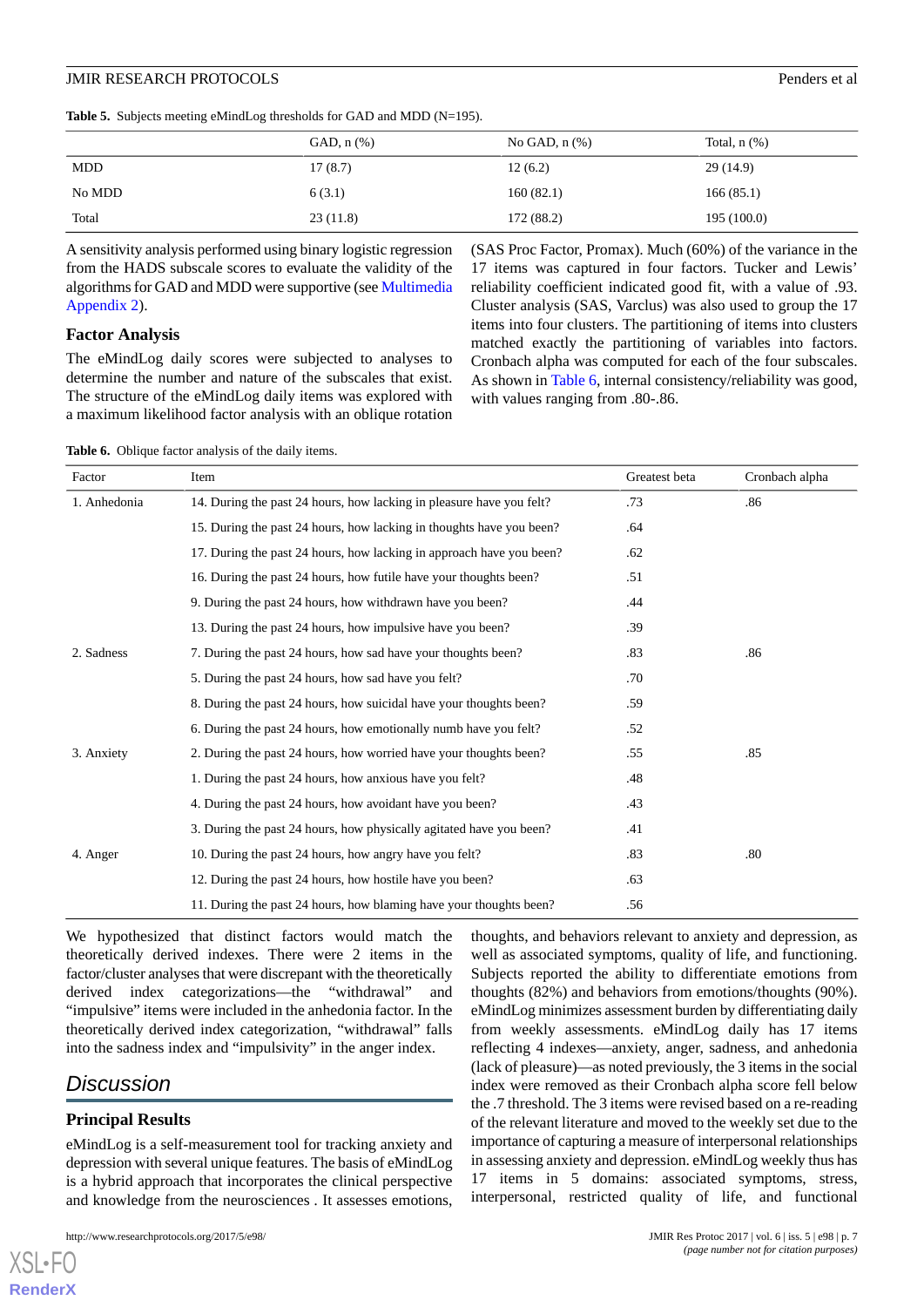impairment. The interpersonal items were not tested in this study but will be particularly scrutinized in future validation studies.

eMindLog enhances measurement precision by describing clearly what the term encompasses and boundaries of an item being assessed, so they are nonoverlapping. Subjects (98%) found value in the items descriptions. eMindLog uses a standard 0 to 10-point scoring system, with descriptive guidance for differentiating severity to enhance accuracy. eMindLog gathers information electronically, using mobile technology to enhance ease of use with dashboard reporting of scores to graphically track scores over time. The individual owns their own data with privacy, confidentiality, and security assured. The user has the ability, if they choose, to share information with their clinician.

This cross-sectional validation study is in a nonclinical, general population convenience sample. The demographics of the study population, including the proportion with clinically significant symptoms, disability, and receiving professional care, support inferential statements from the data. Sex, race, and ethnicity do not impact the eMindLog daily total scores. Higher scores are associated with lower economic status, less education, being single, and receiving professional care. This is consistent with the known adverse effects of low socioeconomic and educational status, and social isolation on mental health. Individuals who reported being disabled (9%) had poorer quality of life and more functional impairment.

eMindLog daily scores had a Cronbach alpha of .94. An alpha score above .7 is considered acceptable for group comparisons for research purposes and an alpha above .9 as supporting reliability for monitoring individual scores [[28\]](#page-9-21). This supports the value of eMindLog for individual patient care in clinical practice.

The daily version of the scale used in this study had 20 questions from which 5 indexes were derived. However, the social index, derived from 3 questions fell below the acceptable Cronbach alpha threshold and the 3 questions and social index were excluded. eMindLog thus has 4 index scores: for anxiety, anger, sadness, and anhedonia, with Cronbach alpha in the .81-.83 range. While the daily total score would suggest the unidimensional nature of the scale, studies in clinical samples are necessary to explore the value of eMindLog index scores in distinguishing biotypes of depression [[12](#page-9-5)[,13](#page-9-6)].

eMindLog index for anxiety had a Pearson correlation coefficient of .66 with the HADS anxiety subscale, and eMindLog sadness/anhedonia indexes with HADS depression subscale was .62. A score above .5 is considered a large convergent validation.

An algorithm derived from the DSM-5 criteria for MDD and GAD suggested that 12% met criteria for GAD and 15% for MDD cross-sectionally. The validity of these algorithms will need to be tested prospectively in studies that use clinician-based diagnoses. These proportions are, however, consistent with what would be expected in the general population. Additionally, the high comorbidity of GAD and MDD is to be expected. GAD and MDD were associated with receiving psychotherapy, but not medication. The more immediate and robust benefits of

medications may have obscured demonstrating a relationship here.

Cluster and factor analyses generally support the index structure of the daily eMindLog for anxiety, anger, sadness, and anhedonia. Two items failed to statistically match the theoretically derived formulations. However, this study is in a nonclinical population with the majority of subjects having few symptoms. Hence, such analyses are better performed in data obtained from clinical populations.

eMindLog has unique features. The items measured daily separate emotions, reflective of positive and negative valence systems, from thoughts, derived from cognitive systems. Both drive behavior, the former from bottom-up, and the latter potentially from top-down processing. The neuroscience distinctions of the threat and reward systems guided the indexes, such that the anxiety, anger, and sadness indexes are reflective of functional states of the threat system, while the anhedonia index reflects underactivity of the reward system. Studies of the cognitive system generally focus on standardized batteries assessing attention, working memory, and executive function, but these fail to address the content of thoughts, which are clinically relevant in anxiety and depression. Emotion, thought, and behavior items are weighted proportionately and contribute equally in the construction of index scores, permitting the comparison of index scores with each other. Future studies in clinical populations will examine the validity of these constructs. Each item is described in brief, distinct, nonoverlapping terms, to enhance measurement precision. The symptoms being assessed are placed in a neuroscience framework—thus, unlike some scales that measure items such as hopeless and worthless thoughts independently, enhancing the influence of thoughts in the total score, eMindLog asks the user to capture all such thoughts in a single item called sad thoughts. Guidance is provided to the user in choosing a score reflective of their experience [[25\]](#page-9-18). Assessment burden is taken into consideration, so that ancillary symptoms needed for imputing diagnostic thresholds are not assessed daily, but every 7 days. Quality of life and functioning are measured separately, since these may provide a different perspective from symptom measures.

#### **Limitations**

While eMindLog has features that positively differentiate it from other self-report measures in anxiety and depression, there are still limitations to be acknowledged. To reflect the flow of mental life, eMindLog entails the daily self-assessment of emotions, thoughts, and behaviors. The average time in the study to score the daily eMindLog was 7.3 minutes and 6.0 minutes for the weekly eMindLog; subjects were using this measure for the first time. Repeat eMindLog users report a time commitment around 3 minutes for each of the daily and weekly components. However, this still requires effort and ongoing adherence. The degree of adherence necessary to provide a minimum threshold for appropriate signal detection remains to be explored.

Somatic components of anxiety and depression are minimally assessed in eMindLog. "Lack of well-being," defined as generally feeling ill or unwell, is the only item that addresses somatic symptoms. Somatic symptoms can either reflect

 $XS$ -FO **[RenderX](http://www.renderx.com/)**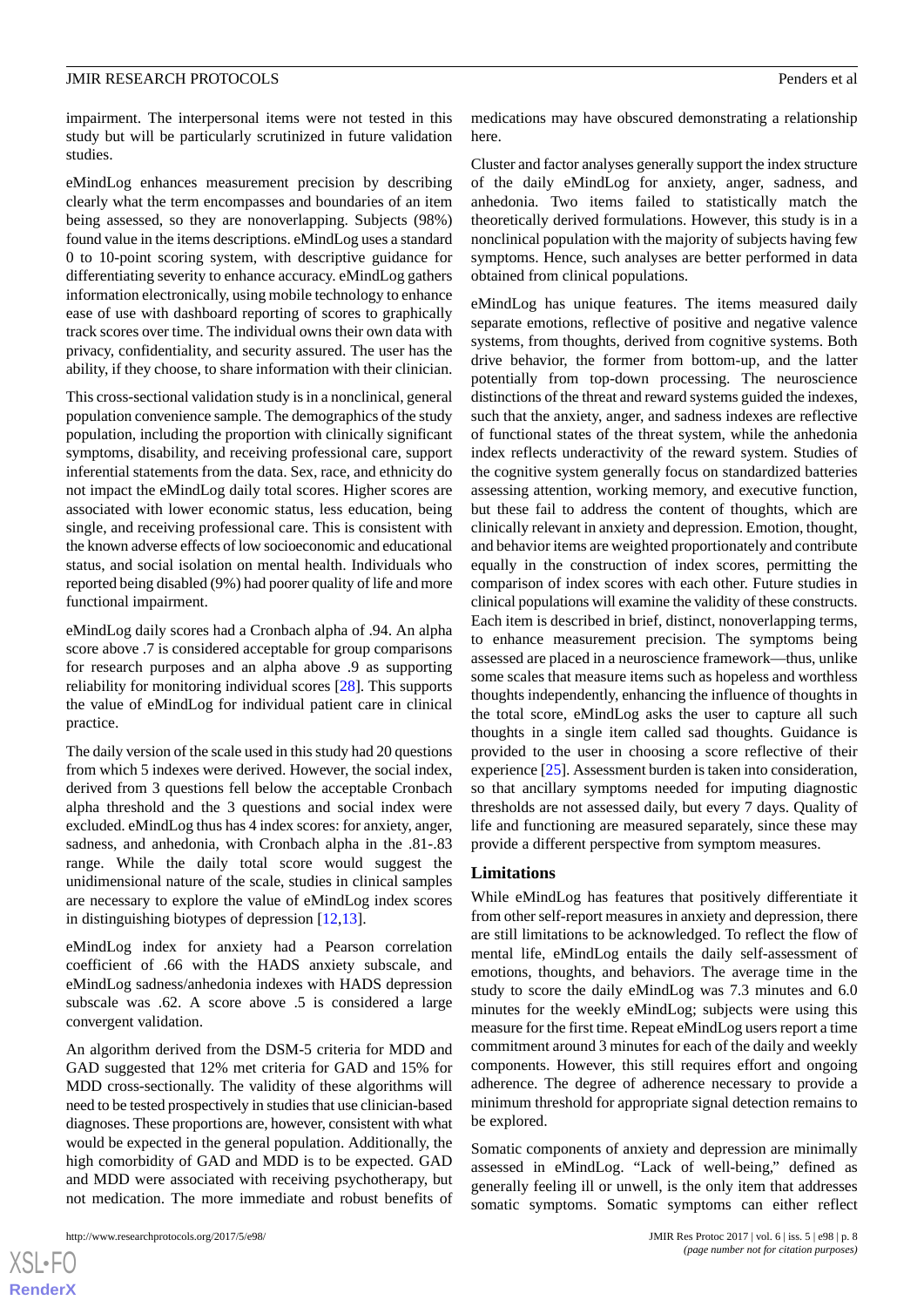emotional expression or a general medical condition. Such a distinction is difficult to make, and whether it can be made accurately and reliably in a self-report measure without a clinician's judgment, is uncertain.

eMindLog requires a level of sophisticated awareness of subjective processes, breaking down complex experiences into component parts. The precision of the measure is reported by users to be enhanced with practice and experience. An initial practice period is useful for the maturing of self-observation and while terms and their descriptions are harmonized with a user's subjective experiences. Data from further validation studies, particularly in clinical populations, are needed to explore whether eMindLog has superior signal detection properties than alternatives.

eMindLog has the promise of using mobile technology to gather data that reflect the richness of mental phenomena for use in case detection, monitoring severity, evaluating therapeutic interventions, and clinical trials. Confirmation in clinical populations, particularly the ability to separate the ill from the non-ill is essential. Additional studies will need to explore the responsiveness to interventions with adequate precision and to document delineations for remission in anxiety and depressive disorders.

While eMindLog demonstrates strong unidimensional characteristics in this validation study, only studies in clinical populations with different diagnoses and in those with general medical conditions, can examine whether index scores have differential utility in specific populations. If eMindLog demonstrates enhanced measurement precision, it may be a useful tool for drug development in anxiety and depression. Enhanced measurement precision may also assist in the discovery of disease biomarkers.

#### **Conclusions**

A novel self-measure of anxiety and depression using mobile technology, is presented. Data from a validation study of eMindLog in the general population demonstrates excellent reliability and a large convergent validity against a standard measure. Future studies in clinical populations will provide an assessment of the full potential for eMindLog.

#### **Acknowledgments**

TMP received grant support (\$15,000) as Principal Investigator for "Scale for Anxiety & Depression: Website Development and Validation" from the Interdisciplinary Research Collaboration Award, East Carolina University, April 20, 2015.

### **Conflicts of Interest**

<span id="page-8-6"></span>TMP is a Scientific Advisory Board member and equity holder of eMind Science Corp (license holder for eMindLog). PTN is a consultant to Lundbeck (reviewer for grants), and Founder, Chairman, Chief Scientific Officer, and equity holder of eMind Science Corp (license holder for eMindLog).

## **Multimedia Appendix 1**

<span id="page-8-7"></span>Screenshots of website used in the study.

[[PDF File \(Adobe PDF File\), 3MB](https://jmir.org/api/download?alt_name=resprot_v6i5e98_app1.pdf&filename=853e9ba7f1844dc9b4f74db64b5425ee.pdf)-[Multimedia Appendix 1\]](https://jmir.org/api/download?alt_name=resprot_v6i5e98_app1.pdf&filename=853e9ba7f1844dc9b4f74db64b5425ee.pdf)

## **Multimedia Appendix 2**

<span id="page-8-0"></span>Sensitivity analysis of diagnostic algorithms using Hospital Anxiety and Depression Scale (HADS).

<span id="page-8-1"></span>[[PDF File \(Adobe PDF File\), 256KB-Multimedia Appendix 2](https://jmir.org/api/download?alt_name=resprot_v6i5e98_app2.pdf&filename=fadb1c6c9111759c69cda3c584a0d46a.pdf)]

#### <span id="page-8-2"></span>**References**

- 1. Hofstadter D. I Am A Strange Loop. New York, NY: Basic Books; 2007:60-63.
- <span id="page-8-3"></span>2. Uher R, Perlis RH, Placentino A, Dernovšek MZ, Henigsberg N, Mors O, et al. Self-report and clinician-rated measures of depression severity: can one replace the other? Depress Anxiety 2012 Dec;29(12):1043-1049 [[FREE Full text\]](http://europepmc.org/abstract/MED/22933451) [doi: [10.1002/da.21993\]](http://dx.doi.org/10.1002/da.21993) [Medline: [22933451](http://www.ncbi.nlm.nih.gov/entrez/query.fcgi?cmd=Retrieve&db=PubMed&list_uids=22933451&dopt=Abstract)]
- <span id="page-8-4"></span>3. Dunlop BW, Li T, Kornstein SG, Friedman ES, Rothschild AJ, Pedersen R, et al. Concordance between clinician and patient ratings as predictors of response, remission, and recurrence in major depressive disorder. J Psychiatr Res 2011 Jan;45(1):96-103 [\[FREE Full text\]](http://europepmc.org/abstract/MED/20537348) [doi: [10.1016/j.jpsychires.2010.04.032](http://dx.doi.org/10.1016/j.jpsychires.2010.04.032)] [Medline: [20537348](http://www.ncbi.nlm.nih.gov/entrez/query.fcgi?cmd=Retrieve&db=PubMed&list_uids=20537348&dopt=Abstract)]
- <span id="page-8-5"></span>4. Kroenke K, Spitzer RL, Williams JB. The PHQ-9: validity of a brief depression severity measure. J Gen Intern Med 2001 Sep;16(9):606-613 [[FREE Full text](http://europepmc.org/abstract/MED/11556941)] [Medline: [11556941](http://www.ncbi.nlm.nih.gov/entrez/query.fcgi?cmd=Retrieve&db=PubMed&list_uids=11556941&dopt=Abstract)]
- 5. Rush AJ, Bernstein IH, Trivedi MH, Carmody TJ, Wisniewski S, Mundt JC, et al. An evaluation of the quick inventory of depressive symptomatology and the Hamilton Rating Scale for Depression: a sequenced treatment alternatives to relieve depression trial report. Biol Psychiatry 2006 Mar 15;59(6):493-501 [\[FREE Full text](http://europepmc.org/abstract/MED/16199008)] [doi: [10.1016/j.biopsych.2005.08.022\]](http://dx.doi.org/10.1016/j.biopsych.2005.08.022) [Medline: [16199008](http://www.ncbi.nlm.nih.gov/entrez/query.fcgi?cmd=Retrieve&db=PubMed&list_uids=16199008&dopt=Abstract)]
- 6. Balsamo M, Giampaglia G, Saggino A. Building a new Rasch-based self-report inventory of depression. Neuropsychiatr Dis Treat 2014;10:153-165 [[FREE Full text](https://dx.doi.org/10.2147/NDT.S53425)] [doi: [10.2147/NDT.S53425\]](http://dx.doi.org/10.2147/NDT.S53425) [Medline: [24511231](http://www.ncbi.nlm.nih.gov/entrez/query.fcgi?cmd=Retrieve&db=PubMed&list_uids=24511231&dopt=Abstract)]

[XSL](http://www.w3.org/Style/XSL)•FO **[RenderX](http://www.renderx.com/)**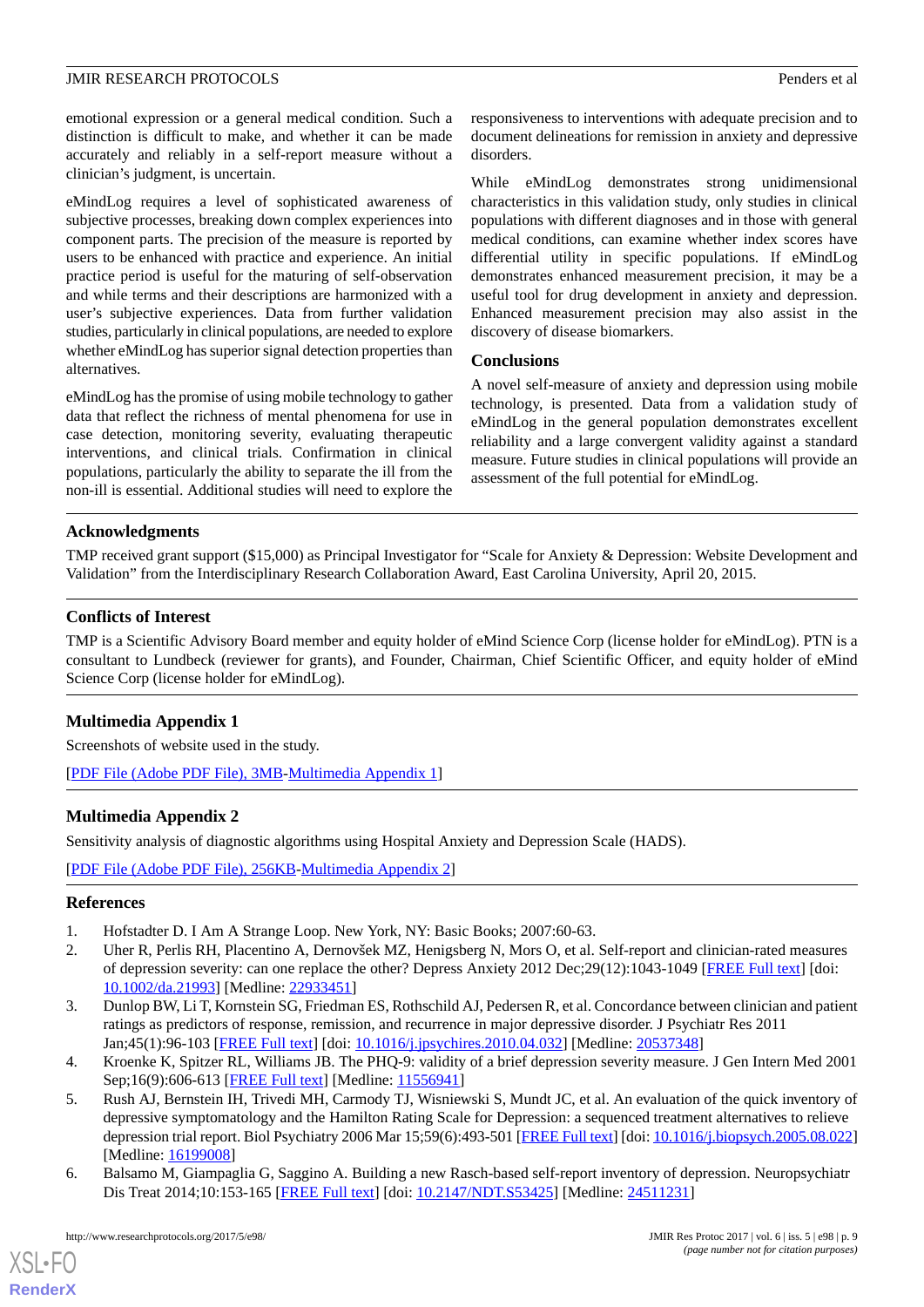- <span id="page-9-0"></span>7. Leserman J, Koch G. Review of Self-Report Depression and Anxiety Measures. Therapeutic Innovation & Regulatory Science 1993 Apr 01;27(2):537-548. [doi: [10.1177/009286159302700245\]](http://dx.doi.org/10.1177/009286159302700245)
- <span id="page-9-2"></span><span id="page-9-1"></span>8. Dalgleish T. The emotional brain. Nat Rev Neurosci 2004 Jul;5(7):583-589 [\[FREE Full text\]](https://doi.org/10.1038/nrn1432) [doi: [10.1038/nrn1432\]](http://dx.doi.org/10.1038/nrn1432) [Medline: [15208700](http://www.ncbi.nlm.nih.gov/entrez/query.fcgi?cmd=Retrieve&db=PubMed&list_uids=15208700&dopt=Abstract)]
- 9. Pulvermüller F, Garagnani M, Wennekers T. Thinking in circuits: toward neurobiological explanation in cognitive neuroscience. Biol Cybern 2014 Oct;108(5):573-593 [[FREE Full text](http://europepmc.org/abstract/MED/24939580)] [doi: [10.1007/s00422-014-0603-9\]](http://dx.doi.org/10.1007/s00422-014-0603-9) [Medline: [24939580](http://www.ncbi.nlm.nih.gov/entrez/query.fcgi?cmd=Retrieve&db=PubMed&list_uids=24939580&dopt=Abstract)]
- <span id="page-9-4"></span><span id="page-9-3"></span>10. Cuthbert BN. The RDoC framework: facilitating transition from ICD/DSM to dimensional approaches that integrate neuroscience and psychopathology. World Psychiatry 2014 Feb;13(1):28-35 [[FREE Full text](http://dx.doi.org/10.1002/wps.20087)] [doi: [10.1002/wps.20087](http://dx.doi.org/10.1002/wps.20087)] [Medline: [24497240](http://www.ncbi.nlm.nih.gov/entrez/query.fcgi?cmd=Retrieve&db=PubMed&list_uids=24497240&dopt=Abstract)]
- <span id="page-9-5"></span>11. Cuthbert B. Open Source, NIMH. 2017. URL: [https://www.nimh.nih.gov/about/advisory-boards-and-groups/namhc/reports/](https://www.nimh.nih.gov/about/advisory-boards-and-groups/namhc/reports/rdoc_council_workgroup_report_153440.pdf) [rdoc\\_council\\_workgroup\\_report\\_153440.pdf](https://www.nimh.nih.gov/about/advisory-boards-and-groups/namhc/reports/rdoc_council_workgroup_report_153440.pdf) [accessed 2017-03-29] [\[WebCite Cache ID 6pKYifsVZ](http://www.webcitation.org/

                                6pKYifsVZ)]
- <span id="page-9-6"></span>12. Drysdale AT, Grosenick L, Downar J, Dunlop K, Mansouri F, Meng Y, et al. Resting-state connectivity biomarkers define neurophysiological subtypes of depression. Nat Med 2016 Dec 5;23(1):28-38. [doi: [10.1038/nm.4246](http://dx.doi.org/10.1038/nm.4246)]
- <span id="page-9-7"></span>13. Williams LM. Precision psychiatry: a neural circuit taxonomy for depression and anxiety. Lancet Psychiatry 2016 May;3(5):472-480. [doi: [10.1016/S2215-0366\(15\)00579-9\]](http://dx.doi.org/10.1016/S2215-0366(15)00579-9) [Medline: [27150382\]](http://www.ncbi.nlm.nih.gov/entrez/query.fcgi?cmd=Retrieve&db=PubMed&list_uids=27150382&dopt=Abstract)
- <span id="page-9-8"></span>14. Dunlop BW, Rajendra JK, Craighead WE, Kelley ME, McGrath CL, Choi KS, et al. Functional Connectivity of the Subcallosal Cingulate Cortex And Differential Outcomes to Treatment With Cognitive-Behavioral Therapy or Antidepressant Medication for Major Depressive Disorder. Am J Psychiatry 2017 Mar 24. [doi: [10.1176/appi.ajp.2016.16050518\]](http://dx.doi.org/10.1176/appi.ajp.2016.16050518) [Medline: [28335622](http://www.ncbi.nlm.nih.gov/entrez/query.fcgi?cmd=Retrieve&db=PubMed&list_uids=28335622&dopt=Abstract)]
- <span id="page-9-9"></span>15. BinDhim NF, Alanazi EM, Aljadhey H, Basyouni MH, Kowalski SR, Pont LG, et al. Does a Mobile Phone Depression-Screening App Motivate Mobile Phone Users With High Depressive Symptoms to Seek a Health Care Professional's Help? J Med Internet Res 2016 Jun 27;18(6):e156 [\[FREE Full text\]](http://doi.org/10.2196/jmir.5726) [doi: [10.2196/jmir.5726\]](http://dx.doi.org/10.2196/jmir.5726) [Medline: [27349441](http://www.ncbi.nlm.nih.gov/entrez/query.fcgi?cmd=Retrieve&db=PubMed&list_uids=27349441&dopt=Abstract)]
- <span id="page-9-11"></span><span id="page-9-10"></span>16. Lucas G, Gratch J, King A, Morency L. It's only a computer: Virtual humans increase willingness to disclose. Computers in Human Behavior 2014 Aug;37:94-100. [doi: [10.1016/j.chb.2014.04.043\]](http://dx.doi.org/10.1016/j.chb.2014.04.043)
- <span id="page-9-12"></span>17. Morrison AB, Conway ARA, Chein JM. Primacy and recency effects as indices of the focus of attention. Front. Hum. Neurosci 2014;8(6):1-14. [doi: [10.3389/fnhum.2014.00006\]](http://dx.doi.org/10.3389/fnhum.2014.00006)
- <span id="page-9-13"></span>18. eMindLog. URL:<https://emindlog.com/> [accessed 2017-03-17] [\[WebCite Cache ID 6p2OPIsWV\]](http://www.webcitation.org/

                                6p2OPIsWV)
- 19. Damasio A. The Feeling of What Happens: Body and Emotion in the Making of Consciousness. New York, NY: Mariner Books; 2000.
- <span id="page-9-15"></span><span id="page-9-14"></span>20. Whalen PJ, Rauch SL, Etcoff NL, McInerney SC, Lee MB, Jenike MA. Masked presentations of emotional facial expressions modulate amygdala activity without explicit knowledge. J Neurosci 1998 Jan 01;18(1):411-418 [\[FREE Full text\]](http://www.jneurosci.org/cgi/pmidlookup?view=long&pmid=9412517) [Medline: [9412517\]](http://www.ncbi.nlm.nih.gov/entrez/query.fcgi?cmd=Retrieve&db=PubMed&list_uids=9412517&dopt=Abstract)
- <span id="page-9-16"></span>21. Der-Avakian A, Markou A. The neurobiology of anhedonia and other reward-related deficits. Trends Neurosci 2012 Jan;35(1):68-77 [\[FREE Full text\]](http://europepmc.org/abstract/MED/22177980) [doi: [10.1016/j.tins.2011.11.005](http://dx.doi.org/10.1016/j.tins.2011.11.005)] [Medline: [22177980](http://www.ncbi.nlm.nih.gov/entrez/query.fcgi?cmd=Retrieve&db=PubMed&list_uids=22177980&dopt=Abstract)]
- <span id="page-9-17"></span>22. Konopka G, Roberts TF. Insights into the Neural and Genetic Basis of Vocal Communication. Cell 2016 Mar 10;164(6):1269-1276 [[FREE Full text](https://doi.org/10.1016/j.cell.2016.02.039)] [doi: [10.1016/j.cell.2016.02.039](http://dx.doi.org/10.1016/j.cell.2016.02.039)] [Medline: [26967292\]](http://www.ncbi.nlm.nih.gov/entrez/query.fcgi?cmd=Retrieve&db=PubMed&list_uids=26967292&dopt=Abstract)
- <span id="page-9-18"></span>23. Graybiel AM. Habits, rituals, and the evaluative brain. Annu Rev Neurosci 2008;31:359-387 [\[FREE Full text\]](https://doi.org/10.1146/annurev.neuro.29.051605.112851) [doi: [10.1146/annurev.neuro.29.051605.112851\]](http://dx.doi.org/10.1146/annurev.neuro.29.051605.112851) [Medline: [18558860\]](http://www.ncbi.nlm.nih.gov/entrez/query.fcgi?cmd=Retrieve&db=PubMed&list_uids=18558860&dopt=Abstract)
- <span id="page-9-20"></span><span id="page-9-19"></span>24. Zigmond AS, Snaith RP. The hospital anxiety and depression scale. Acta Psychiatr Scand 1983 Jun;67(6):361-370. [Medline: [6880820\]](http://www.ncbi.nlm.nih.gov/entrez/query.fcgi?cmd=Retrieve&db=PubMed&list_uids=6880820&dopt=Abstract)
- <span id="page-9-21"></span>25. Sheehan DV, Harnett-Sheehan K, Raj BA. The measurement of disability. Int Clin Psychopharmacol 1996 Jun;11 Suppl 3:89-95. [Medline: [8923116\]](http://www.ncbi.nlm.nih.gov/entrez/query.fcgi?cmd=Retrieve&db=PubMed&list_uids=8923116&dopt=Abstract)
- 26. Grayetter F, Wallnau L. Essentials of statistics for the behavioral sciences (8th ed.). Belmont, CA: Wadsworth; 2014.
- 27. Bjelland I, Dahl AA, Haug TT, Neckelmann D. The validity of the Hospital Anxiety and Depression Scale. An updated literature review. J Psychosom Res 2002 Feb;52(2):69-77. [Medline: [11832252](http://www.ncbi.nlm.nih.gov/entrez/query.fcgi?cmd=Retrieve&db=PubMed&list_uids=11832252&dopt=Abstract)]
- 28. Hsieh CL, Hsieh CH. Why the Hamilton Depression Rating Scale endures. Am J Psychiatry 2005 Dec;162(12):2395. [doi: [10.1176/appi.ajp.162.12.2395](http://dx.doi.org/10.1176/appi.ajp.162.12.2395)] [Medline: [16330617](http://www.ncbi.nlm.nih.gov/entrez/query.fcgi?cmd=Retrieve&db=PubMed&list_uids=16330617&dopt=Abstract)]

#### **Abbreviations**

**DSM-5:** Diagnostic and Statistical Manual of Mental Disorders, Fifth Edition **GAD:** Generalized Anxiety Disorder **HADS:** Hospital Anxiety and Depression Scale **MDD:** Major Depressive Disorder **RDoC:** Research Domain Criteria

[XSL](http://www.w3.org/Style/XSL)•FO **[RenderX](http://www.renderx.com/)**